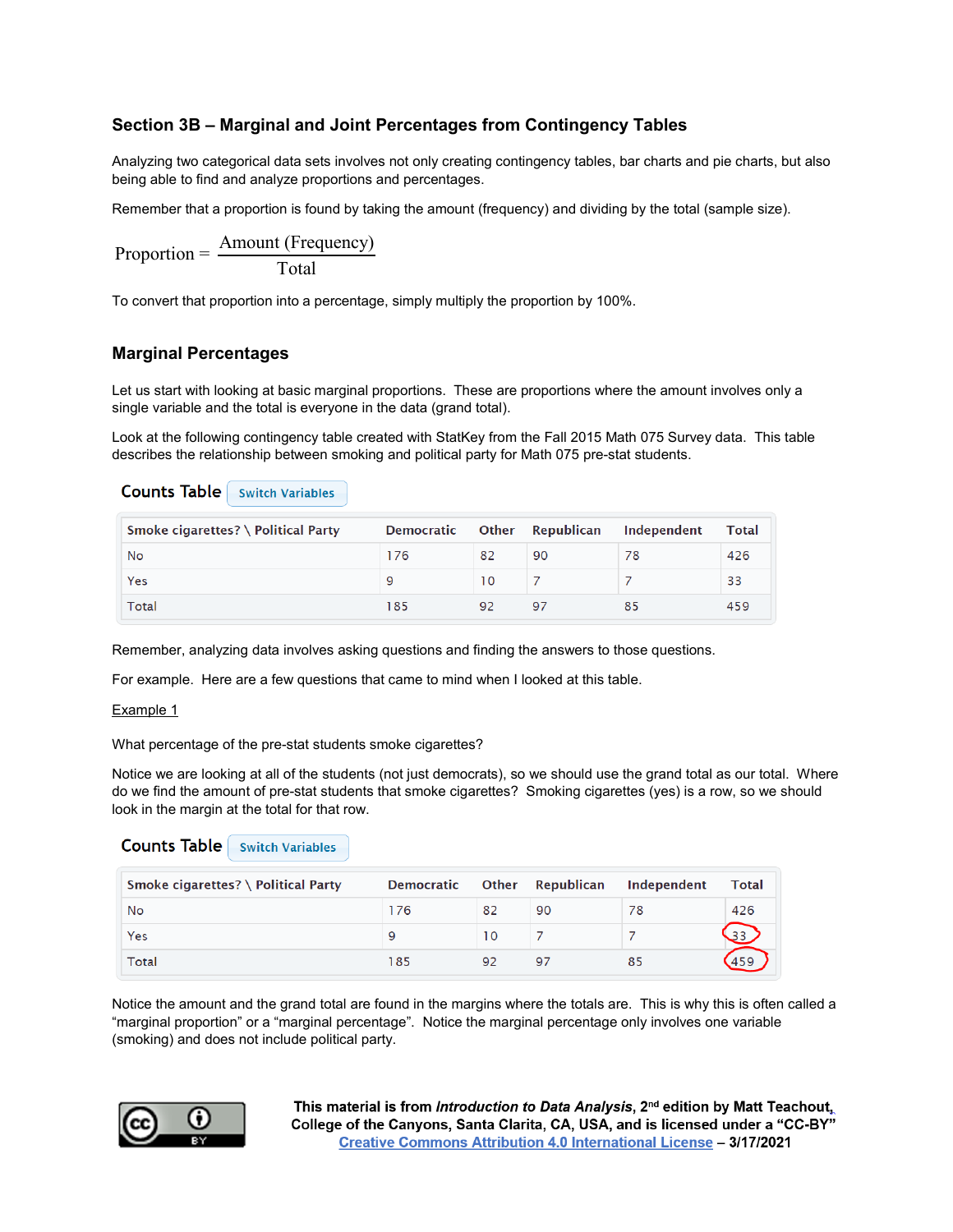Proportion of students that smoke = Amount of Smokers  $\div$  Grand Total = 33  $\div$  459 = 0.07189524  $\approx$  0.072 Percentage of students that smoke  $\approx 0.072 \times 100\% = 7.2\%$ 

## Example 2

What percentage of the pre-stat students identified as other political party?

Notice we are looking at all of the pre-stat students, so we should use the grand total again as our total.

Where will we find the amount of pre-stat students that support "other" political party? Other political party is a column so we will have to look at the total for that column.

| <b>Counts Table</b> Switch Variables |  |  |  |
|--------------------------------------|--|--|--|
|--------------------------------------|--|--|--|

| Smoke cigarettes? \ Political Party | <b>Democratic</b> |    | Other Republican | Independent | Total |
|-------------------------------------|-------------------|----|------------------|-------------|-------|
| No                                  | 76                | 82 | 90               | 78          | 426   |
| Yes                                 |                   | 10 |                  |             | 33    |
| Total                               | 185               | 92 | 97               | 85          |       |

Proportion of students that support other political party = Amount of other political party  $\div$  Grand Total = 92  $\div$  459 = 0.200435729 ≈ 0.200

Percentage of students that are other political party  $\approx 0.200 \times 100\% = 20.0\%$ 

Notice we only looked at one variable (other political party), and the amount of students that identified as other political party and the grand total were both found in the margins. So this is again a "marginal percentage".

Note: Some students may ask why we did not write the answer as 0.2 or 20%. These are equivalent to 0.200 and 20.0%, but these answers tell us that the answer was rounded to three significant figures.

### **Formula**

**Single Variable Marginal Proportion = Total for Row or Column** ÷ **Grand Total**

# **Joint Percentages**

Sometimes we want to find a proportion or percentages where the amount (frequency) involves more than one variable. These are often called "joint proportions" or "joint percentages".

There are two types of joint proportions.

AND: This is when we want to know the proportion or percentage involving two things being true about a person or object.

OR: This is when we want to know the proportion of percentage involving either one variable or another variable being true about the person or object.

Let us look at the political party and cigarette data again.

# **Example 3 ("AND Joint %)**

What percentage of all the pre-stat students both smoked cigarettes and were Republican?

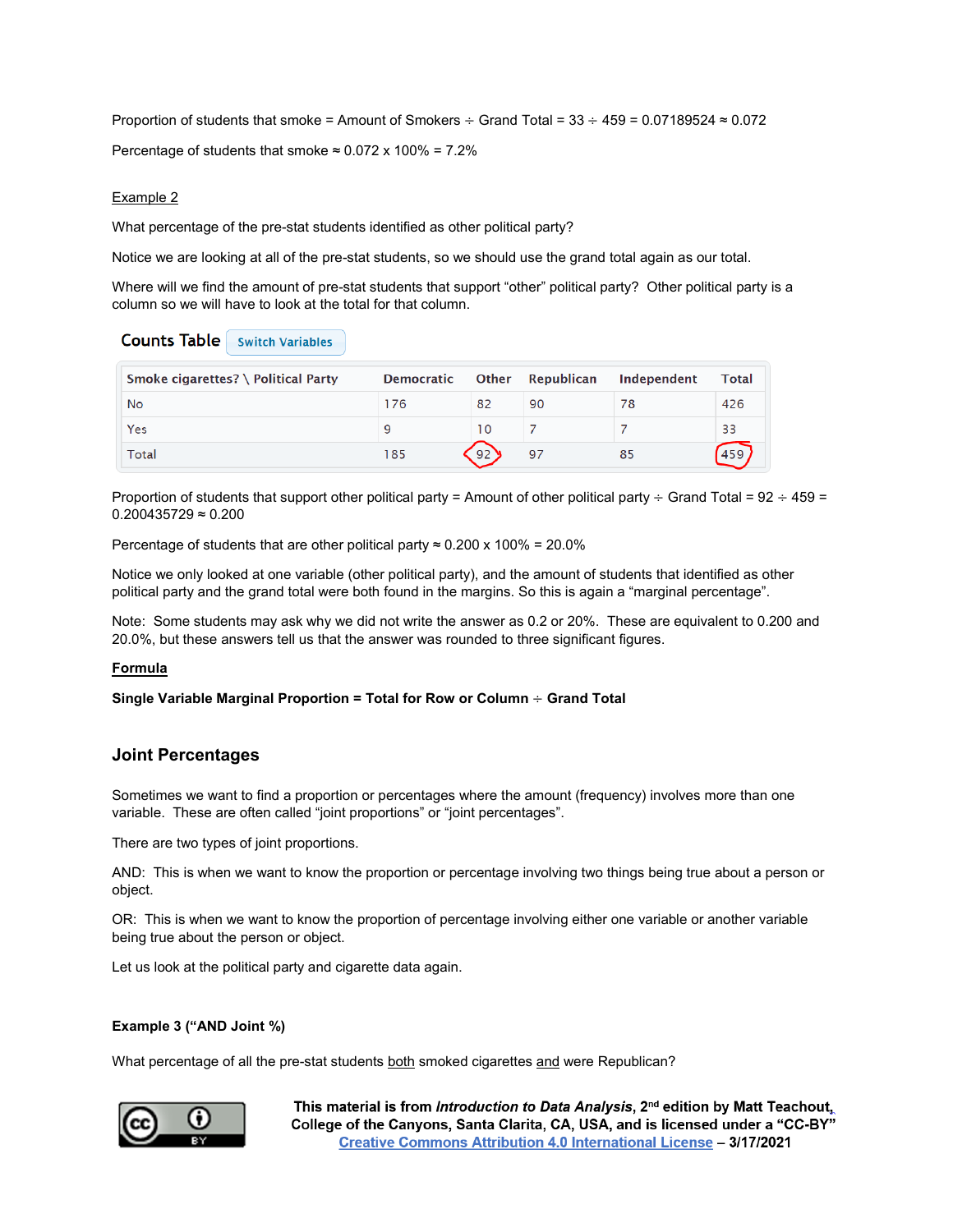Notice there are two variables involved, republican and smoking. The key though is that we want the proportion for both things being true about the person. We cannot look at only smokers and we cannot look at only republicans. We need the amount of smoking republicans. This is a classic "AND" proportion since both things need to true about the student.

Notice also we are picking from all pre-stat students, so our total should be the grand total again.

| <b>Counts Table</b><br><b>Switch Variables</b> |                   |              |            |             |              |
|------------------------------------------------|-------------------|--------------|------------|-------------|--------------|
| Smoke cigarettes? \ Political Party            | <b>Democratic</b> | <b>Other</b> | Republican | Independent | <b>Total</b> |
| No                                             | 176               | 82           | 90         | 78          | 426          |
| Yes                                            |                   | $+$          |            |             | 33           |
| <b>Total</b>                                   | 185               | 92           | 97         | 85          | 459          |

Notice that to find the smoking republicans, we need to look where the republican column meets the yes smoking row. This is why "AND" proportions are often referred to as an intersection.

Proportion of pre-stat students that both smoke cigarettes and are republican =

amount of smoking republicans  $\div$  grand total = 7  $\div$  459 ≈ 0.015250544 ≈ 0.015

Percentage of pre-stat students that both smoke and are republican  $\approx 0.015 \times 100\% \approx 1.5\%$ 

### **Formula**

#### **"AND" Intersecting Proportion = Amount where row and column intersect** ÷ **Grand Total**

#### **Example 4 ("OR" Joint %)**

Suppose we only wanted to know the percentage of students that either smoke or are republican. (Not both)

This would be a classic "OR" joint proportion. The key is that we will now need to include everyone that smokes, as well as everyone that is republican. This is why an OR joint proportions are often referred to as a union. When calculating an "OR" joint proportion, you will need to do some adding to find the amount.

| Smoke cigarettes? \ Political Party | <b>Democratic</b> |    | Other Republican | Independent | Total |
|-------------------------------------|-------------------|----|------------------|-------------|-------|
| No                                  | 176               | 82 | $190^{\bullet}$  | 78          | 426   |
| Yes                                 | 9                 | 10 |                  |             | 33    |
| Total                               | 185               | 92 | 97               | 85          |       |

Proportion of students that either smoke or are republican = amount of students that either smoke or are republican / grand total

 $=(90 + 9 + 10 + 7 + 7) ÷ 459 = 123 ÷ 459 ≈ 0.267973856 ≈ 0.268$ 

Percentage of students that either smoke or are republican  $\approx$  0.268 x 100%  $\approx$  26.8%

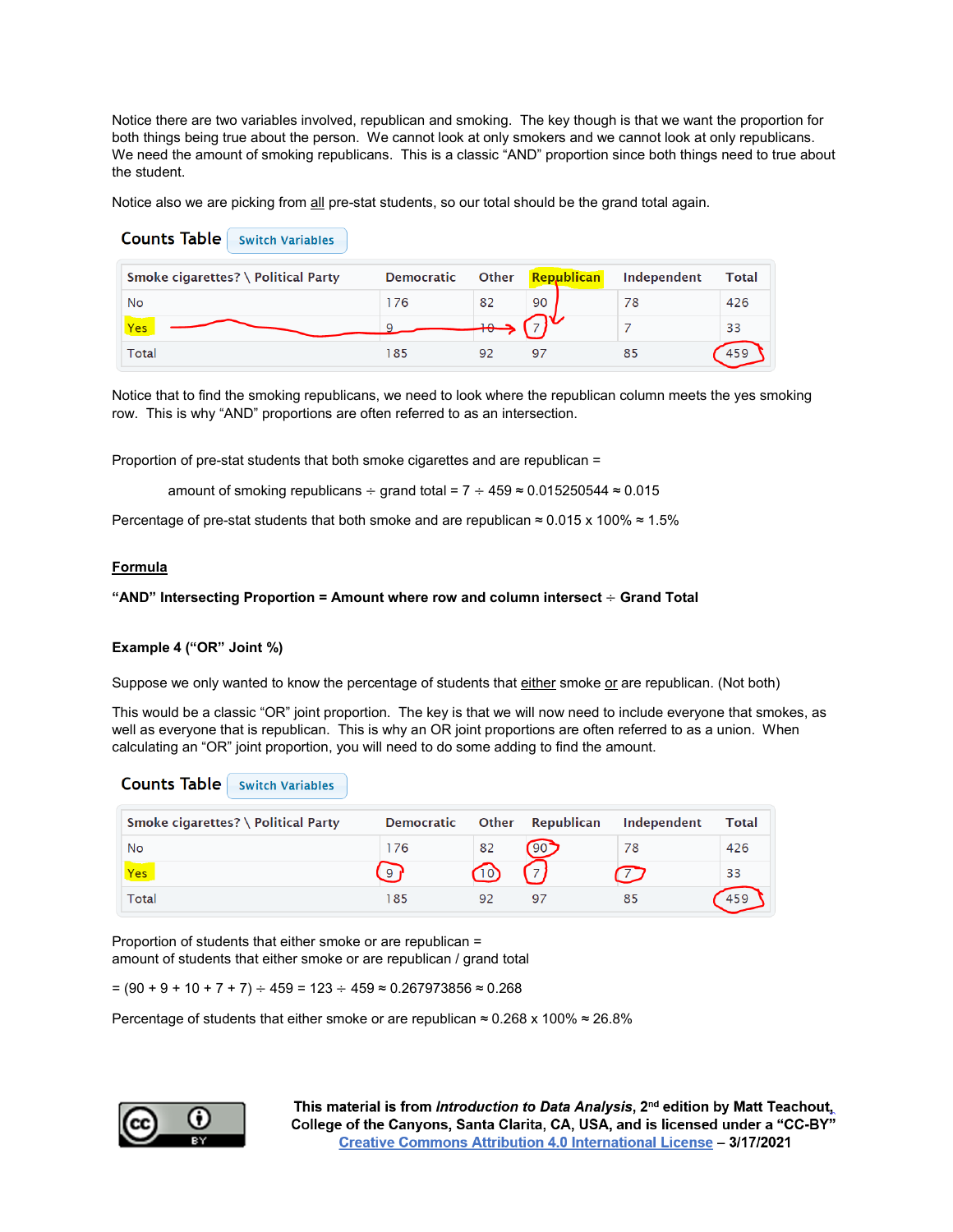**Important Note**: Notice that we did not use the row and column totals when calculating an "OR" joint proportion. If we added the total for smokers (33) plus the total for republicans (97), we would have gotten 130 as our amount. This would be wrong. The correct amount was 123. Adding the row and column totals gives you the wrong answer because we would have added the 7 smoking republicans twice.

Here are some other formulas that may be used to calculate an OR (union) proportion.

## **Formulas**

**"OR" Union Proportion = Add up all of the values in the row or column without using totals** ÷ **Grand Total**

```
"OR" Union Proportion = (Row Total + Column Total – Intersection amount) ÷ Grand Total
```

```
"OR" Union Proportion = 1st Variable Proportion + 2nd Variable Proportion – Intersecting "AND" Proportion
```
In the previous example here is how we could have used the other formulas to get the same answer.

What proportion of the pre-stat students either smoke cigarettes or are republican?

# **Counts Table** Switch Variables

| Smoke cigarettes? \ Political Party | <b>Democratic</b> |    | Other Republican | Independent | Total |
|-------------------------------------|-------------------|----|------------------|-------------|-------|
| No                                  | 76                | 82 | 90               |             | 426   |
| Yes                                 |                   | 10 |                  |             |       |
| Total                               | 185               | 92 | (97)             | 85          |       |

### **"OR" Union Proportion = (Row Total + Column Total – Intersection amount)** ÷ **Grand Total**

 $=(97 + 33 - 7) ÷ 459 = 123 ÷ 459 = 123 ÷ 459 ≈ 0.267973856 ≈ 0.268$ 

Percentage of students that either smoke or are republican  $\approx 0.268 \times 100\% \approx 26.8\%$ 

Notice we got the same answer as before.

### **"OR" Union Proportion = 1st Variable Proportion + 2nd Variable Proportion – Intersecting "AND" Proportion**

= Proportion Smoke + Proportion Republican – Proportion that smoke and are Republican

$$
=\frac{33}{459}+\frac{97}{459}-\frac{7}{459}\approx 0.072+0.211-0.015=0.268=26.8\%
$$

Notice we got the same answer as before. This formula is particularly useful, especially when a statistics program calculates the marginal and intersecting proportions for you.

# **Calculating Marginal and Joint Proportions with StatKey**

StatKey can calculate the marginal and intersecting proportions for you. Under the "Counts table" (Contingency Table) you will see a "Proportions" menu. Click the button that says "Overall". We put the smoking and political party columns from the Math 075 Summary Data Fall 2015 into StatKey.

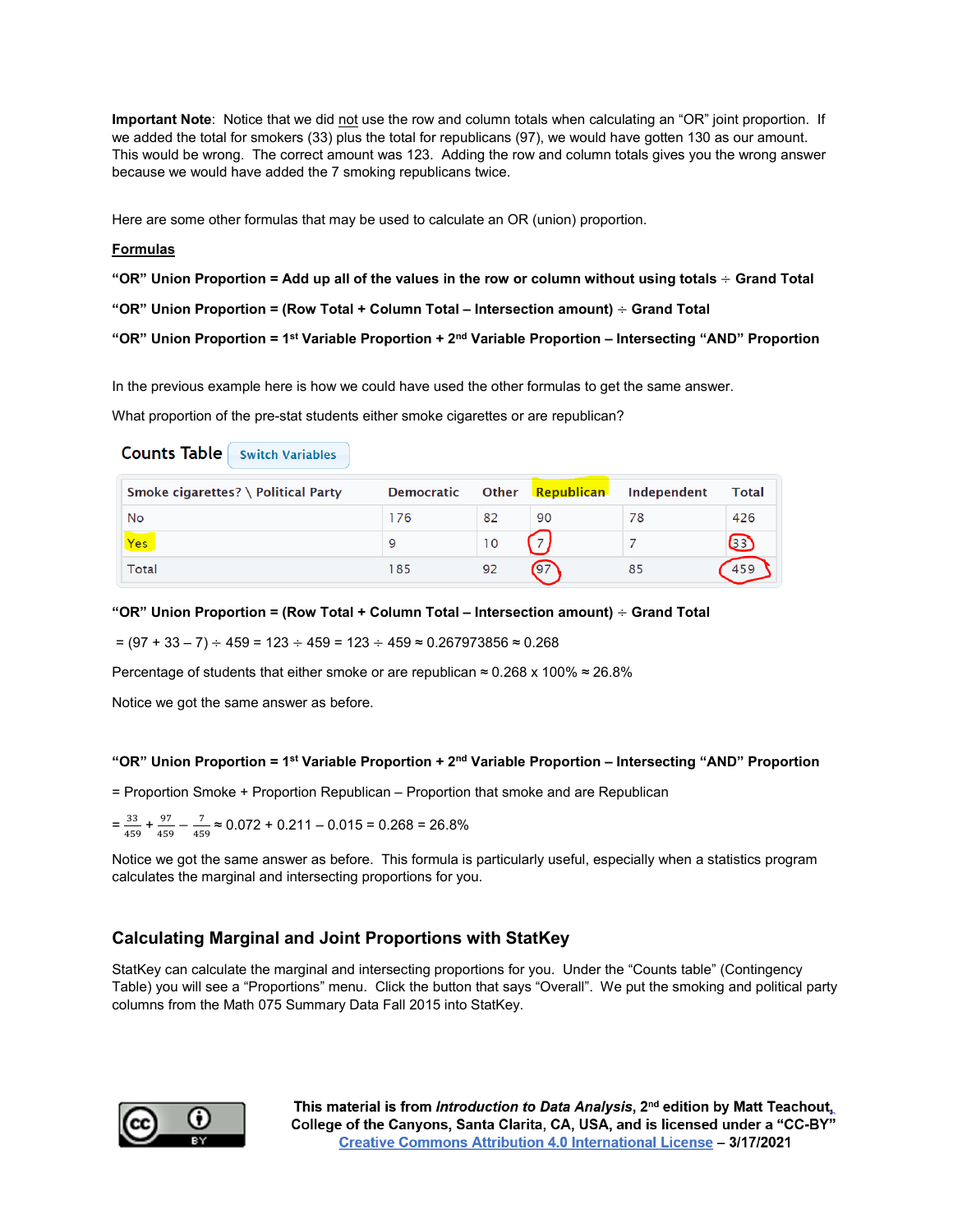# **Counts Table** Switch Variables

| Smoke cigarettes? \ Political Party | <b>Democratic</b> |     | Other Republican | Independent | Total |
|-------------------------------------|-------------------|-----|------------------|-------------|-------|
| <b>No</b>                           | 176               | 82  | 90               |             | 426   |
| Yes                                 |                   | l 0 |                  |             | 33    |
| Total                               | 185               |     | 97               | 85          | 459   |

#### **Proportions** Row Column Overall<sup></sup>

| Smoke cigarettes? \ Political Party | Democratic |             | Other Republican | Independent | Total |
|-------------------------------------|------------|-------------|------------------|-------------|-------|
| No                                  | 0.383      | 0.179 0.196 |                  | 0.17        | 0.928 |
| Yes                                 | 0.02       | 0.022       | 0.015            | 0.015       | 0.072 |
| Total                               | 0.403      | 0.2         | 0.211            | 0.185       |       |

When you click the Overall button, StatKey calculates the marginal proportions and the "AND" intersecting proportions. However, it does not calculate the "OR" union proportions.

Our first example in this section asked what percentage of the pre-stat students smoke cigarettes. Yes (smoking) is a row in this table so we just need to look at the margin (end of the row) to find the answer. Notice it says ) 0.072 or 7.2%. This is the same answer we calculated earlier in the section.

# **Counts Table** Switch Variables

| Smoke cigarettes? \ Political Party | Democratic |    | Other Republican | Independent | Total |
|-------------------------------------|------------|----|------------------|-------------|-------|
| No                                  | 176        | 82 | 90               |             | 426   |
| Yes                                 |            | 10 |                  |             | 33    |
| Total                               | 185        | 92 | 97               | 85          | 459   |

#### **Proportions** Row Column Overall<sup>4</sup>

| Smoke cigarettes? \ Political Party | <b>Democratic</b> |       | Other Republican | Independent | <b>Total</b> |
|-------------------------------------|-------------------|-------|------------------|-------------|--------------|
| No                                  | 0.383             | 0.179 | 0.196            | 0.17        | 0.928        |
| Yes                                 | 0.02              | 0.022 | 0.015            | 0.015       |              |
| Total                               | 0.403             | 0 Z   | 0.211            | 0.185       |              |

Earlier in this section we asked what percentage of pre-stat students both smoke cigarettes and are republican. To find this answer we just need to go to where Yes (smoking) and Republican intersect. Notice the answer is given as 0.015 or 1.5%. This is again the same answer we calculated earlier in the section.

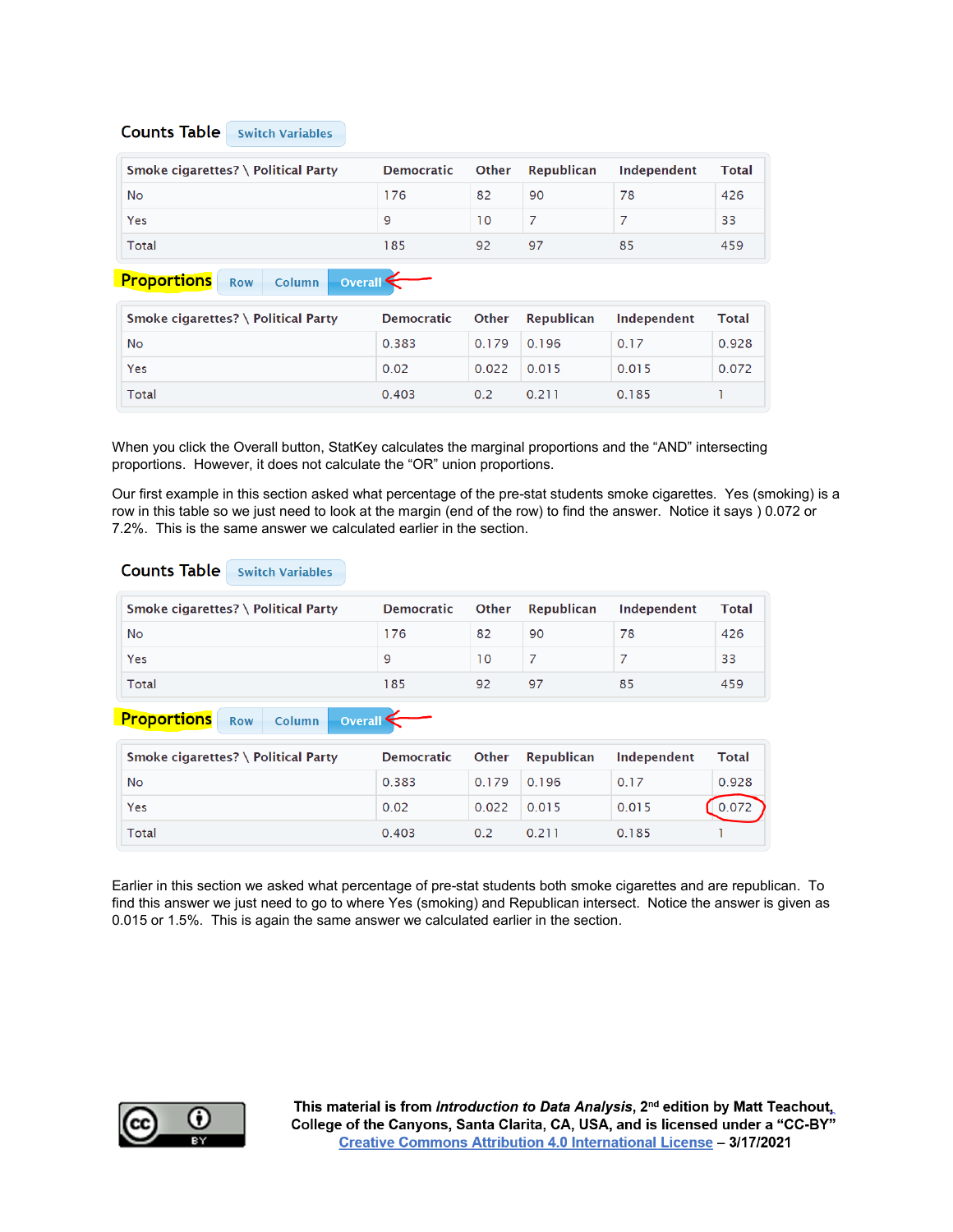# **Counts Table** Switch Variables

| Smoke cigarettes? \ Political Party | Democratic |    | Other Republican | Independent | Total |
|-------------------------------------|------------|----|------------------|-------------|-------|
| No                                  | 176        | 82 | 90               |             | 426   |
| Yes                                 |            | 10 |                  |             | 33    |
| Total                               | 185        | 92 | 97               | 85          | 459   |

#### **Proportions** Row Column Overall<sup>4</sup>

| Smoke cigarettes? \ Political Party | <b>Democratic</b> |               | Other Republican  | Independent | Total |
|-------------------------------------|-------------------|---------------|-------------------|-------------|-------|
| No                                  | 0.383             | $0.179$ 0.196 |                   | 0.17        | 0.928 |
| Yes                                 | 0.02              |               | $0.022$ $(0.015)$ | 0.015       | 0.072 |
| Total                               | 0.403             | 0.2           | 0.211             | 0.185       |       |

Earlier in the section we wanted to find out what percentage of pre-stat students either smoke cigarettes or are republican. StatKey does not calculate "OR" (union) proportions, but we can use the proportions calculated and the following formula.

## **"OR" Union Proportion = 1st Variable Proportion + 2nd Variable Proportion – Intersecting "AND" Proportion**

= Proportion Smoke + Proportion Republican – Proportion that smoke and are Republican

# **Counts Table** Switch Variables

| Smoke cigarettes? \ Political Party | Democratic |    | Other Republican | Independent | Total |
|-------------------------------------|------------|----|------------------|-------------|-------|
| <b>No</b>                           | 176        | 82 | 90               |             | 426   |
| Yes                                 |            | 10 |                  |             | 33    |
| <b>Total</b>                        | 185        | 92 | 97               |             | 459   |

#### **Proportions** Row Column Overall<sup>4</sup>

| Smoke cigarettes? \ Political Party | <b>Democratic</b> |       | Other Republican | Independent | Total |
|-------------------------------------|-------------------|-------|------------------|-------------|-------|
| No                                  | 0.383             | 0.179 | 0.196            | 0.17        | 0.928 |
| Yes                                 | 0.02              | 0.022 | (0.015)          | 0.015       |       |
| Total                               | 0.403             | 0.2   |                  | 0.185       |       |

The proportion that smoke will be at the end of the Yes (smoke) row. The proportion of republicans will be at the bottom of the "Republican" column. The AND proportion will be where the smoking row and republican column intersect. Notice we got the same answer as before.

 $= 0.072 + 0.211 - 0.015 = 0.268 = 26.8\%$ 

Note: Categorical data is often given to a data scientist as a contingency table with summary counts. Most data scientists do not calculate things by hand. Recall that in section 3A, we learned we can type in an existing contingency table into StatKey using commas. Typing the table into StatKey allows us to not only have access to the stacked bar chart, but also the proportion button that can calculate proportions automatically for us.